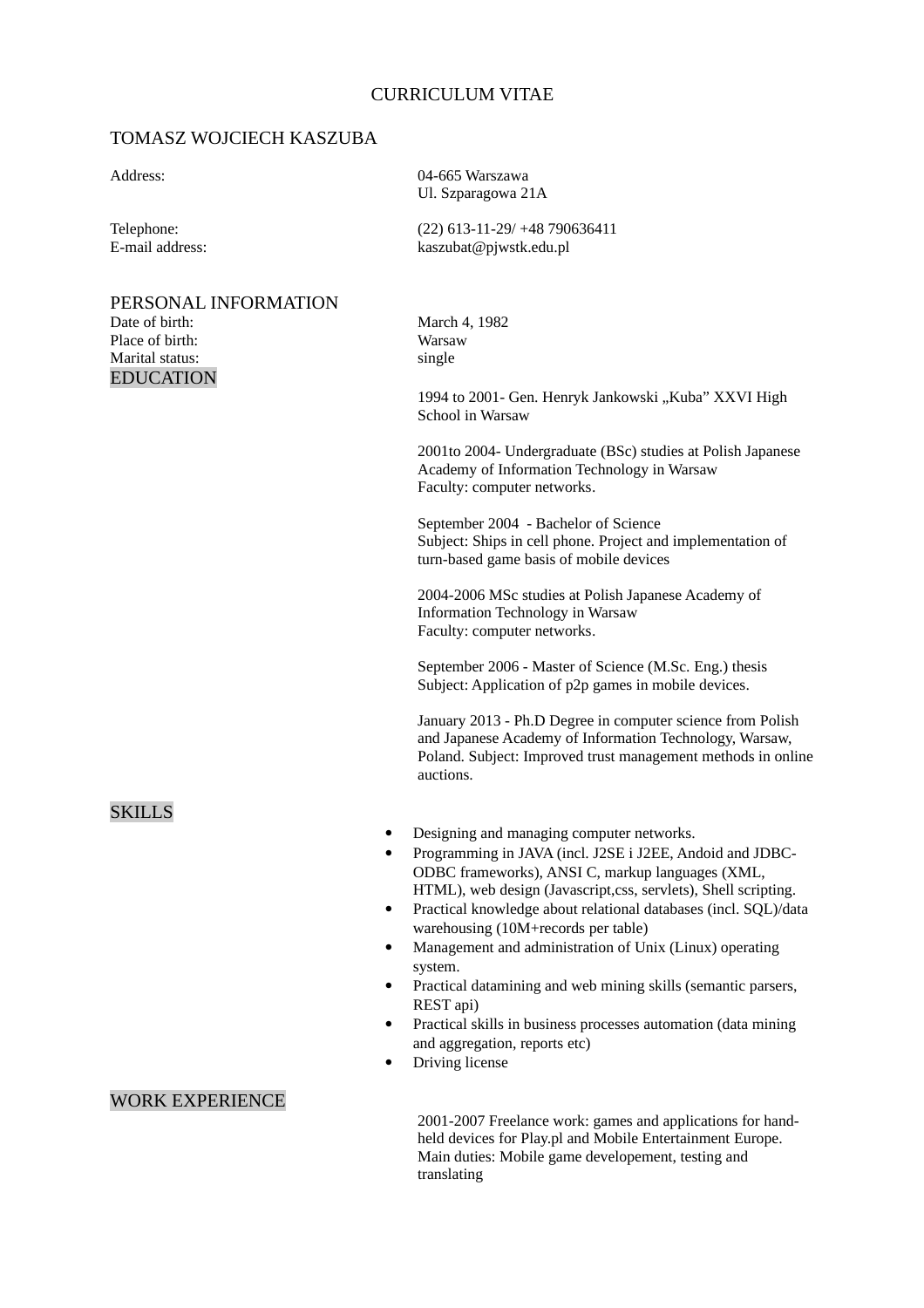2009-2010 wyszukali.pl – system designer and developer. Main duties: designer, developer and administrator of semantic web crawler (fetching various information from social media sites).

2010 – 2015. Co-founder and CIO of Interactive Research Center (<http://ircenter.com/>) company which is focused on exploration and description of the network society.

Main duties: development and administration of distributed semantic web crawler, internal system (process automation) designer and developer (team leader), system administrator. Database and data business process designer.

2006- present: assistant / assistant proffesor / lecturer at Department of Computer Networks in Polish Japanese Academy of Information Technology in Warsaw. Main duties: computer science research (computer networks, trust and reputation systems, distributed computing), conducting classes for students (bash programming, programming in computer networks, computer networks simulations, information system security, BsC and MsC seminars)

## INTERESTS

snowboarding (jibbing), martial arts, goldsmithing

# PUBLICATIONS

#### **2012**

#### **Improving computational trust representation based on Internet auction traces.**

Adam Wierzbicki, Tomasz Kaszuba, Radosław Nielek, Paulina Adamska, Anwitaman Datta Decision Support Systems, Available online 28 September 2012, ISSN 0167-9236, 10.1016/j.dss.2012.09.016

#### **2010**

#### **Advanced Feedback Management for Internet Auction Reputation Systems.**

Tomasz Kaszuba , Albert Hupa , Adam Wierzbicki. IEEE Internet Computing, Issue Date:September 2010, pp. 31-37

#### **Using Stereotypes to Identify Risky Transactions in Internet Auctions.**

Xin Liu , Tomasz Kaszuba , Radoslaw Nielek , Anwitaman Datta , Adam Wierzbicki. 2010 IEEE Second International Conference on Social Computing, Issue Date:August 2010, pp. 513-520

#### **2009**

#### **Comment classification for Internet auction platforms**

Tomasz Kaszuba , Albert Hupa , and Adam Wierzbicki (TR4Web) Trust, Risk, Reputation and Recommendation on the Web Riga, in conjuction with ADBIS'2009 13th East-European Conference on Advances in Databases and Information Systems, Latvia, September 7, 2009 Springer Revised Selected Papers

#### **ProtoTrust: An Environment for Improved Trust Management in Internet Auctions**

Tomasz Kaszuba, Piotr Turek, Adam Wierzbicki and Radoslaw Nielek (TR4Web) Trust, Risk, Reputation and Recommendation on the Web Riga, in conjuction with ADBIS'2009 13th East-European Conference on Advances in Databases and Information Systems, Latvia, September 7, 2009 Springer Revised Selected Papers